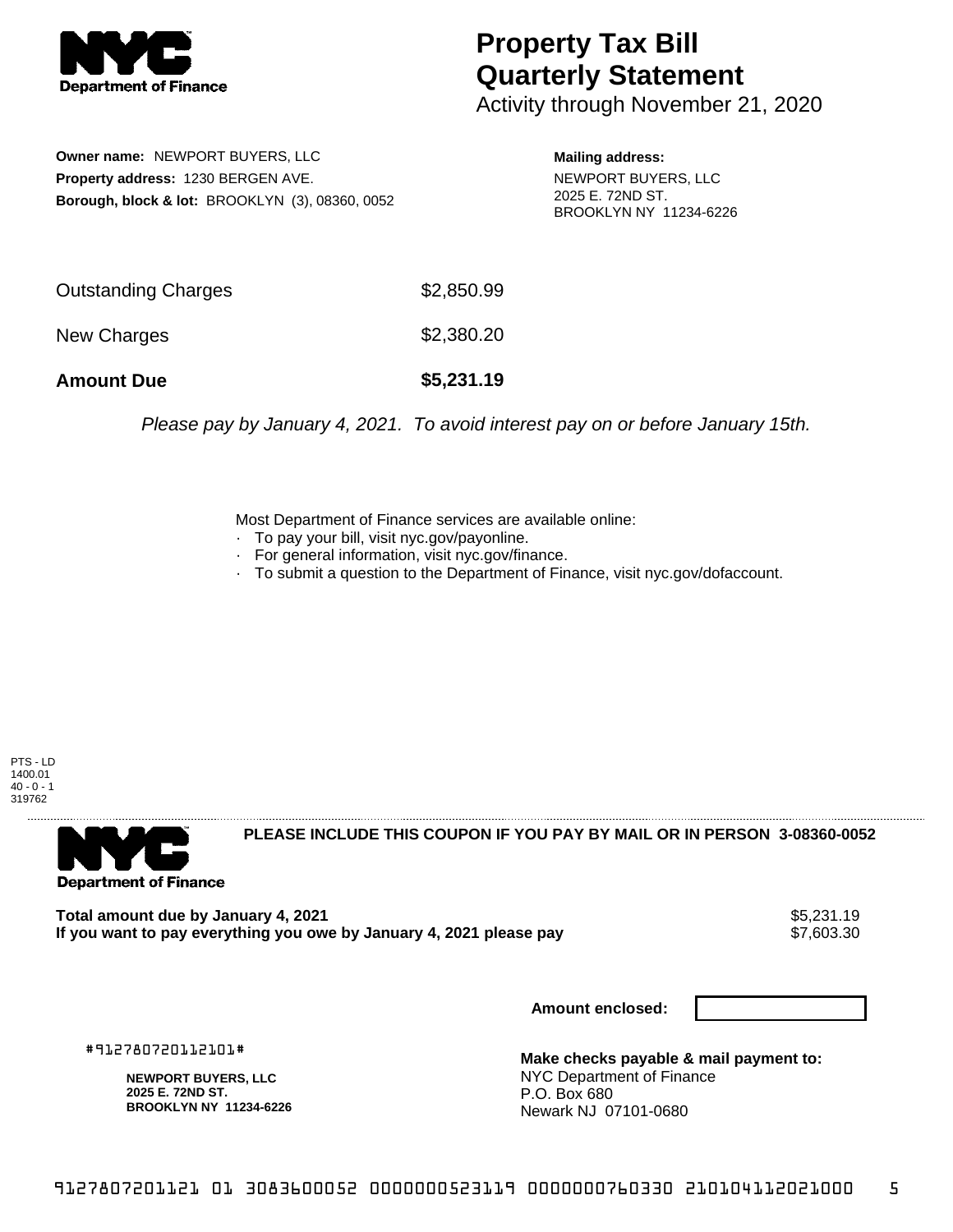

| <b>Billing Summary</b>                                                     | <b>Activity Date Due Date</b>           | Amount       |
|----------------------------------------------------------------------------|-----------------------------------------|--------------|
| Outstanding charges including interest and payments                        |                                         | \$2,850.99   |
| Finance-Property Tax                                                       | 01/01/2021                              | \$2,407.96   |
| Adopted Tax Rate                                                           |                                         | $$-27.76$    |
| <b>Total amount due</b>                                                    |                                         | \$5,231.19   |
| <b>Tax Year Charges Remaining</b>                                          | <b>Activity Date</b><br><b>Due Date</b> | Amount       |
| Finance-Property Tax                                                       | 04/01/2021                              | \$2,407.96   |
| <b>Adopted Tax Rate</b>                                                    |                                         | $$-27.76$    |
| Total tax year charges remaining                                           |                                         | \$2,380.20   |
| If you want to pay everything you owe by January 4, 2021 please pay        |                                         | \$7,603.30   |
| If you pay everything you owe by January 4, 2021, you would save:          |                                         | \$8.09       |
| How We Calculated Your Property Tax For July 1, 2020 Through June 30, 2021 |                                         |              |
|                                                                            | Overall                                 |              |
| Tax class 1 - Small Home, Less Than 4 Families                             | <b>Tax Rate</b>                         |              |
| Original tax rate billed                                                   | 21.1670%                                |              |
| New Tax rate                                                               | 21.0450%                                |              |
| <b>Estimated Market Value \$889,000</b>                                    |                                         |              |
|                                                                            |                                         | <b>Taxes</b> |
| <b>Billable Assessed Value</b>                                             | \$45,504                                |              |
| <b>Taxable Value</b>                                                       | \$45,504 x 21.0450%                     |              |
| <b>Tax Before Abatements and STAR</b>                                      | \$9,576.32                              | \$9,576.32   |
| Annual property tax                                                        |                                         | \$9,576.32   |
| Original property tax billed in June 2020                                  |                                         | \$9,631.84   |
| <b>Change In Property Tax Bill Based On New Tax Rate</b>                   |                                         | $$-55.52$    |

Please call 311 to speak to a representative to make a property tax payment by telephone.

For information about the interest rate charged on late payments, visit nyc.gov/taxbill.

## **Home banking payment instructions:**

- 1. **Log** into your bank or online bill pay website.
- 2. **Add** the new payee: NYC DOF Property Tax. Enter your account number, which is your boro, block and lot, as it appears here: 3-08360-0052 . You may also need to enter the address for the Department of Finance. The address is P.O. Box 680, Newark NJ 07101-0680.
- 3. **Schedule** your online payment using your checking or savings account.

## **Did Your Mailing Address Change?**

If so, please visit us at **nyc.gov/changemailingaddress** or call **311.**

When you provide a check as payment, you authorize us either to use information from your check to make a one-time electronic fund transfer from your account or to process the payment as a check transaction.